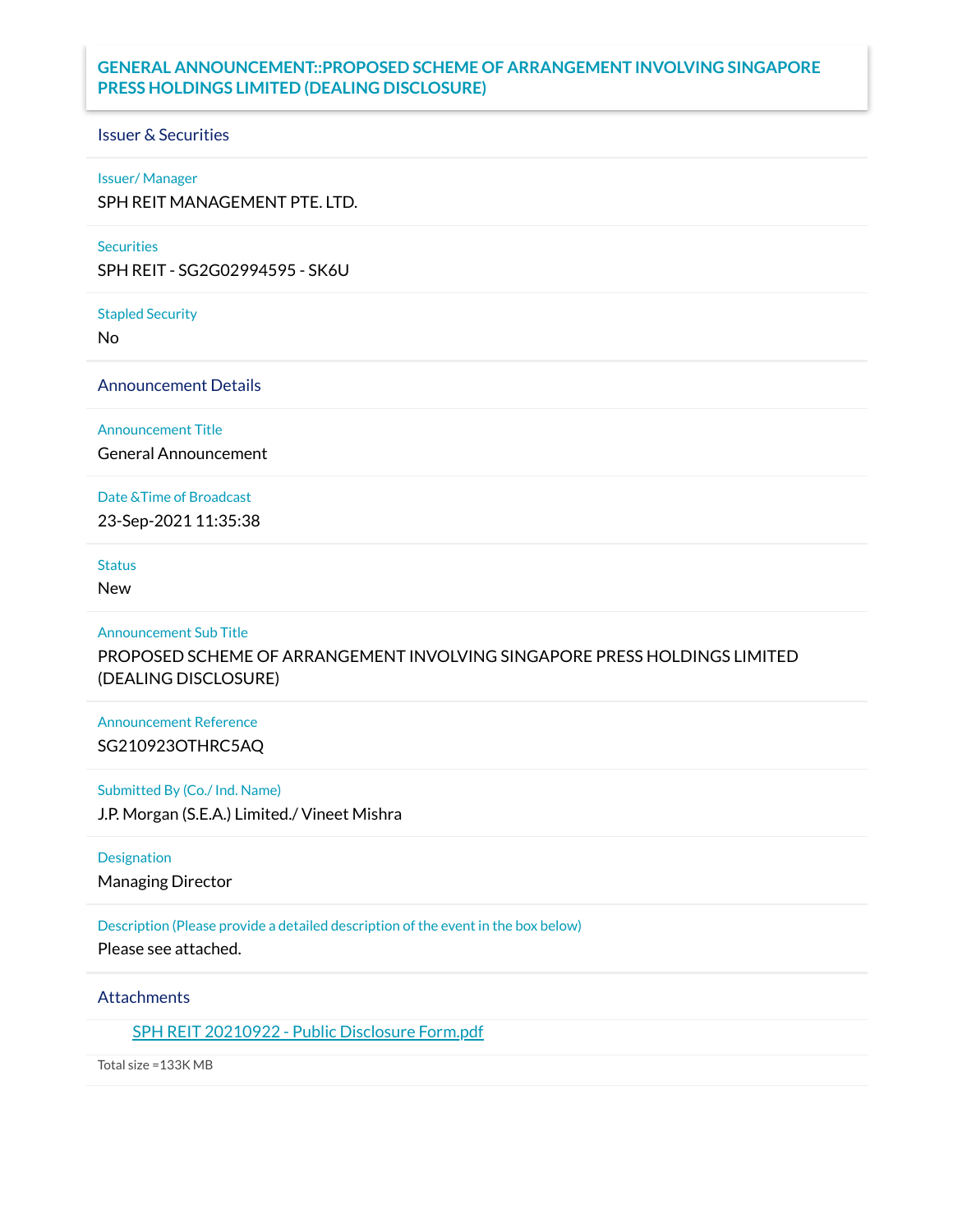## **PROPOSED ACQUISITION OF SINGAPORE PRESS HOLDINGS BY WAY OF A SCHEME OF ARRANGEMENT**

# **DEALINGS DISCLOSURE**

# **1. INTRODUCTION**

J. P. Morgan (S.E.A.) Limited ("**JPMSEAL**") refers to the proposed scheme of arrangement (the "**Scheme**") to be undertaken by Singapore Press Holdings Limited (the "**Company**") and Keppel Pegasus Pte. Ltd. (the "**Offeror**") (which is a wholly-owned subsidiary of Keppel Corporation Limited ("**KCL**")) pursuant to Section 210 of the Companies Act, Chapter 50 of Singapore, involving, inter alia, (i) the distribution of units in SPH REIT held by the Company to the shareholders of the Company on a pro-rata basis and (ii) the Offeror acquiring the entire share capital of the Company (other than those already owned, controlled or agreed to be acquired by the Offeror and its concert parties), the consideration for which include units in Keppel REIT, which was announced on 2 August 2021 (the "**Joint Announcement**").

As stated in the Joint Announcement, JPMSEAL is the financial adviser to the Offeror in respect of the Scheme.

All capitalised terms used and not defined herein shall have the same meanings given to them in the Joint Announcement.

## **2. DISCLOSURE OF DEALINGS**

Pursuant to Rule 12.1 of the Singapore Code on Take-overs and Mergers (the "**Code**") and the Practice Statement on the Exemption of Connected Fund Managers and Principal Traders under the Code, JPMSEAL wishes to announce the dealings by its associates in the relevant securities of SPH REIT on **22 September 2021**, details of which are set out in the Schedule hereto.

Issued by **J.P. Morgan (S.E.A.) Limited** 

23 September 2021 Singapore